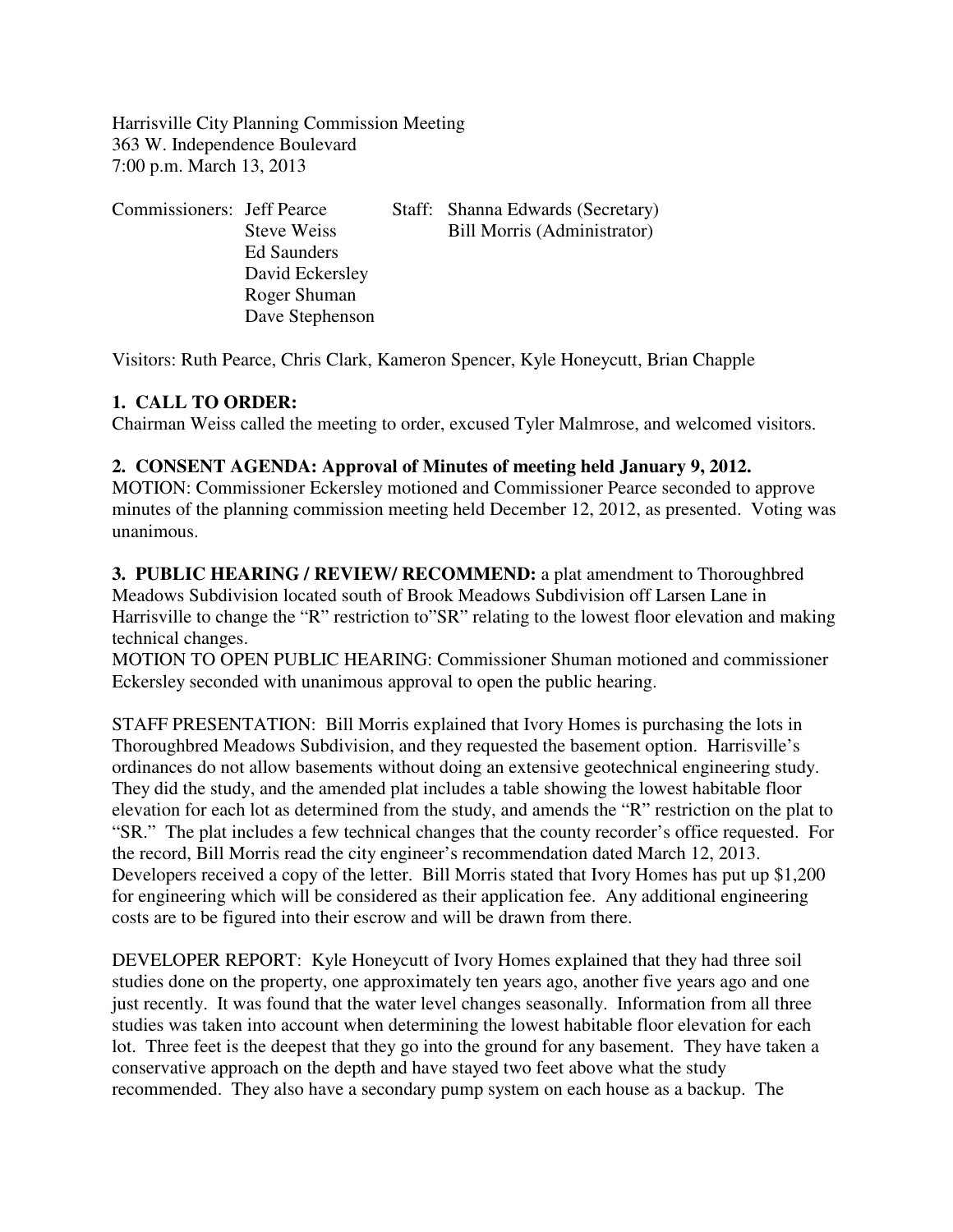#### Harrisville City Planning Commission Meeting - March 13, 2013 Page 2

backup pump system includes a footing drain system of perforated pipe wrapped in a filter fabric that will be installed in a gravel trench around the perimeter of the house footing. This pipe is designed to drain to a sump pit where a sump pump is installed to discharge water onto the grass away from the home. This system is located below the finished level of the home but above the water table so the pump does not run all the time but is there to protect the home in case of a wet year. The ground surface will slope away from the house in all directions, and down spouts and drains will be designed to discharge away from the home. Developers provide a document that home buyers will sign which includes an agreement to indemnify the seller and Harrisville City against all claims of any nature related to foregoing conditions on the property. Ed Saunders expressed concern for the drain pipe filling with dirt. Mr. Honeycutt said they have taken precautions to prevent that with the fabric filter, and the disclosure informs buyers of their responsibility to maintain the footing drain system.

### *Public comment:*

### Brian Chappel, 184 Larsen Lane

He explained that he along with Bruce Brown and June Brown sold property to establish this subdivision. The original developer did not want to run a pipe to their properties to continue their system of irrigation. It was agreed that if the sellers would relinquish all of their water shares, secondary water would be supplied to the sellers and the buyer would pay all the initial hookup and impact fees. The subdivision changed hands. Finally, in order to get secondary water, Bruce Brown and June Brown had to pay over \$3,000 each in impact fees to get secondary water. Mr. Chappel said that he has not been able to afford to pay the impact fees to hook on. Since it was originally agreed that all fees would be covered, the present developers should honor the original contract. He did not know what his options might be but he said he is considering filing a lean against the property.

Kameron Spencer responded that they are aware of this and are looking into it. He said he is confident they can figure out a solution. He said he does not have enough background now, but they have worked well with Browns and will continue to work with them to make further improvements. He was glad that Mr. Chappel brought up his concerns.

Kyle Honeycutt said that allowing basements gives them the option to build a variety of ramblers, but the main reason is for appearance and to eliminate stairs. They feel this allows them to apply better product. He mentioned that the technical details on the amended plat include a different way that Weber County has of doing protection strips, and the county changed some bases of bearing points and made some other minor changes.

MOTION TO CLOSE PUBLIC HEARING: Commissioner Saunders motioned and Commissioner Stephenson seconded with unanimous approval to close the public hearing.

DISCUSSION: Commissioner Saunders mentioned whenever there is an issue relative to water it makes him nervous. Bill Morris explained that the ordinance allows them to do what they are doing. They have met the requirements of the floor elevation ordinance; the city has no other choice but to give approval, but he mentioned that the city has governmental immunity.